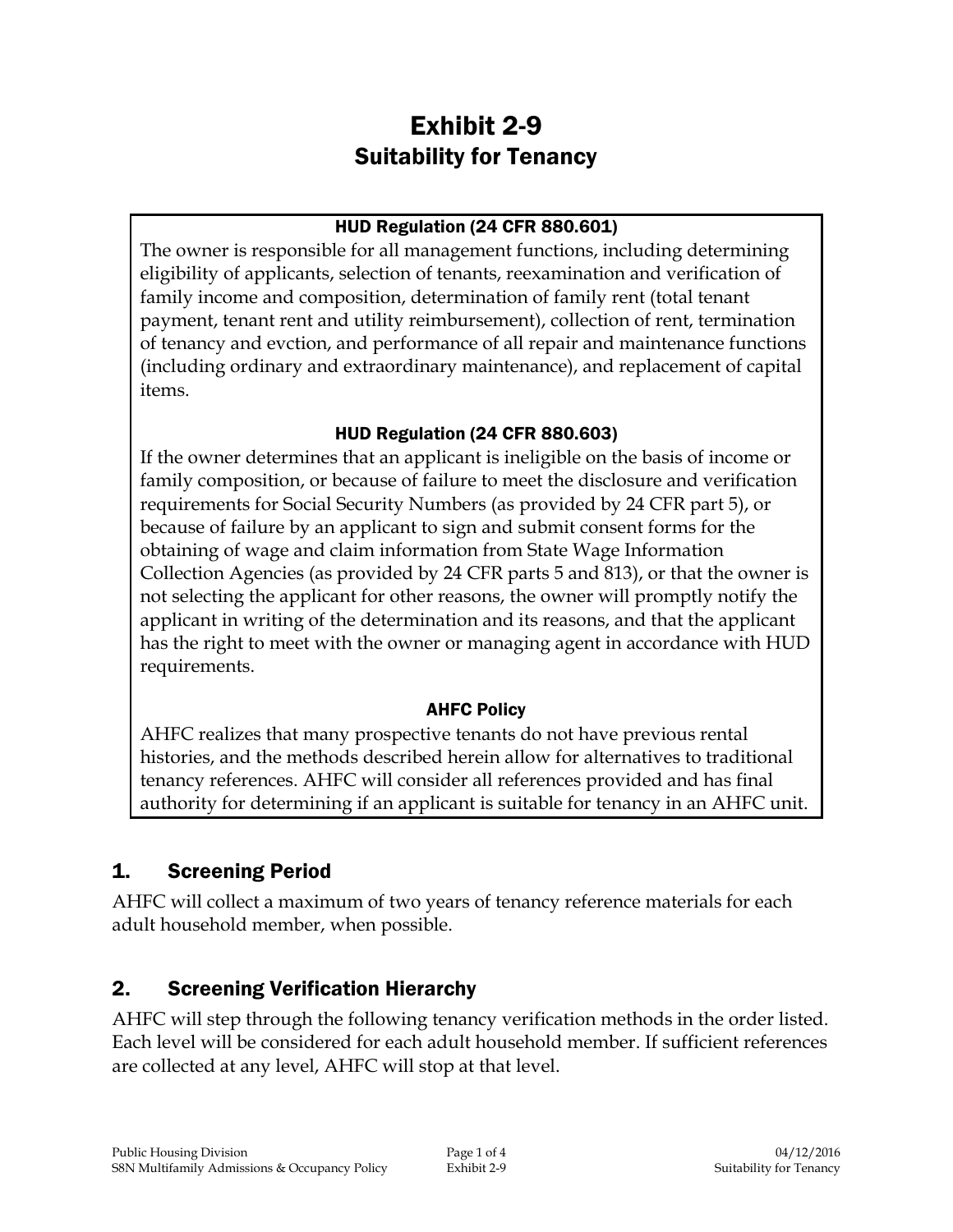### 2.A Level One – Landlord Reference

Each tenancy reference must be for a minimum of 30 days. A reference from a shelter or transitional facility will be equivalent to a landlord reference if a prospective tenant has resided there in excess of 30 days.

- $\triangleright$  If the prospective tenant has a current residence, a reference from that source is preferred.
- $\triangleright$  If the applicant's most recent reference covers a tenancy period of one year and is satisfactory, AHFC will not seek further references.
- $\triangleright$  If a combination of the applicant's most recent references cover a tenancy period of one year and are satisfactory, AHFC will not seek further references.

### 2.B Level Two – Bill Paying Ability

If a prospective tenant does not have a tenancy history, the tenant can demonstrate his/her ability to pay the rent by providing copies of current or recent account documents. The purpose is to demonstrate the prospective tenant's ability to comply with financial obligations. If the family's bill-paying history is negative, AHFC will deny the family's application.

#### 2.B.1. Preferred - Utility Bills

These include electricity, gas, water, and sewer billings in an adult household member's name. The prospective tenant must have at least three months of payment history.

#### 2.B.2. Substitutions - Personal Bills

These include bills for cable service, telephone service, or cell phone service, a medical expense payment plan, or any other type of account for which the prospective tenant pays regularly. The prospective tenant must have at least three months of payment history.

#### 2.C Level Three – Personal Reference

If the prospective tenant does not have any previous residence history or any recurring bills or payment plans, the tenant can provide a personal reference. The reference should be from someone familiar with the prospective tenant's ability to be a good tenant and meet his/her financial obligations. If the family's personal references are negative, AHFC will deny the family's application.

# 2.D Level Four – Self-Certification

If the prospective tenant is unable to provide documentation from any of the previous levels, AHFC will allow the applicant to self-certify regarding his/her ability to be a good tenant and meet his/her financial obligations.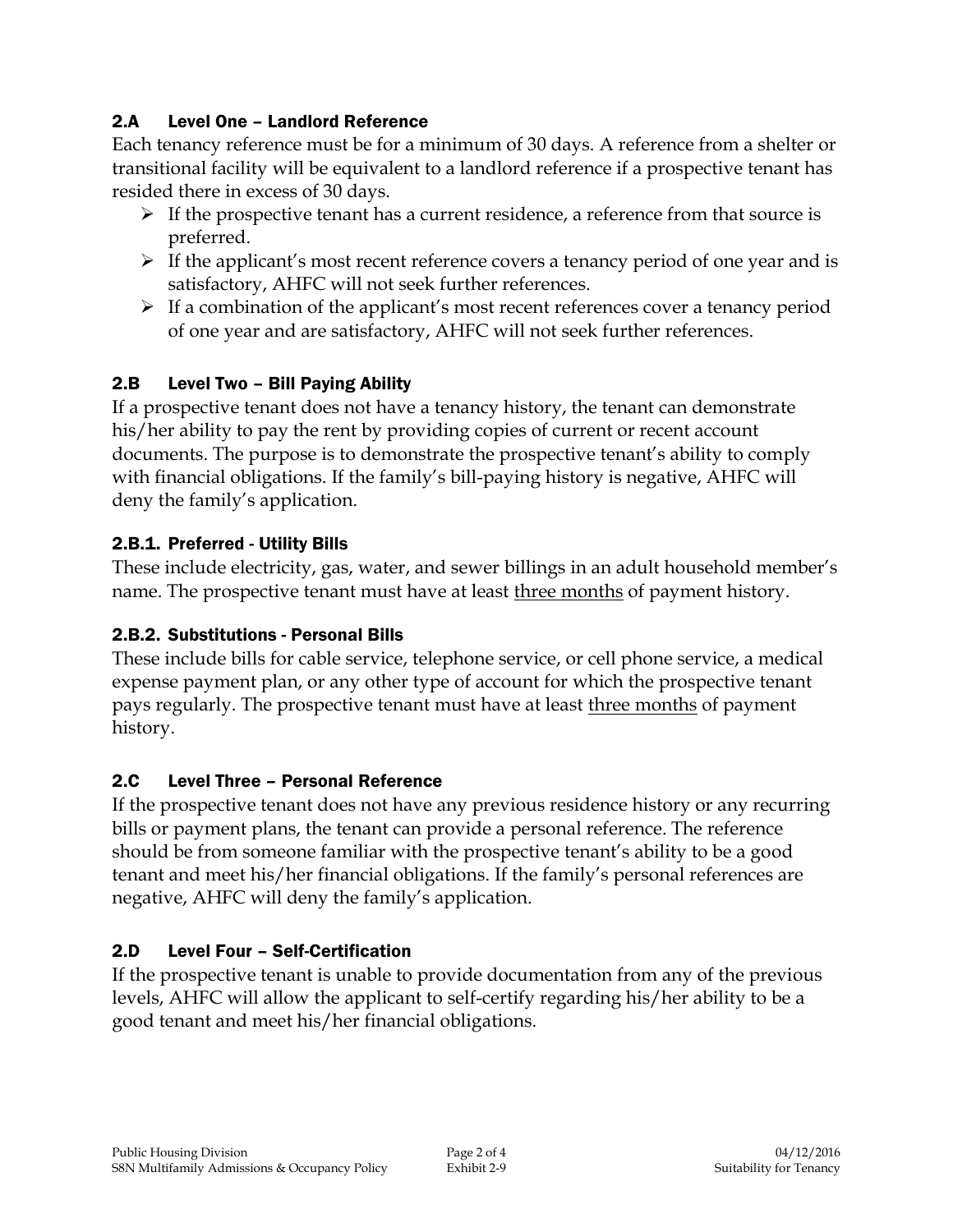# 3. Reference Rating

AHFC will evaluate all reference materials. Any reference determined to be not negative is satisfactory. If a family is determined not suitable for tenancy, AHFC will send a written notification along with the family's right to contest the determination.

### 3.A Negative Tenancy Events

If the applicant family has an occurrence of any of the following within the screening period, the family will be determined ineligible for tenancy.

- 1. The applicant was evicted from a previous unit by the court.
- 2. The applicant owes \$1,500 or more to a previous landlord from a tenancy. This could be from failure to pay rent, failure to pay tenant-paid utilities, or damages to the unit that exceeded normal wear and tear.
- 3. The applicant repeatedly violated the quiet hours of the premises.
- 4. The applicant repeatedly violated the right of others to peaceful enjoyment of the premises and was not a good neighbor.
- 5. The applicant repeatedly failed to control the behavior of his/her guests/visitors and allowed guests/visitors to damage the premises.

### 3.B Evaluating Landlord Responses

If a landlord responds with "Yes" or "Neutral" to the questions under the General Tenancy Questions section, the reference is considered satisfactory.

If a reference does not rise to the level of the Negative Tenancy Events above, but still has "No" responses, AHFC will evaluate those responses as follows.

- 1. A response of "No" to the question, "Would the Landlord lease to this Tenant again?" plus an answer of "No" on two or more items under the General Tenancy Questions section will result in a negative reference rating.
- 2. A response of "Yes" or "Neutral" to the question, "Would the Landlord lease to this Tenant again?" plus an answer of "No" on three or more items under the General Tenancy Questions section will result in a negative reference rating.

#### 3.C Mitigating Circumstances

AHFC may consider mitigating circumstances, and applicants may provide information regarding mitigating circumstances with their application or during an Informal Review. Examples of family circumstances include, but are not limited to:

- 1. Family financial circumstances that prevented the family from meeting their financial obligations.
- 2. A family break-up that contributed to a negative reference.